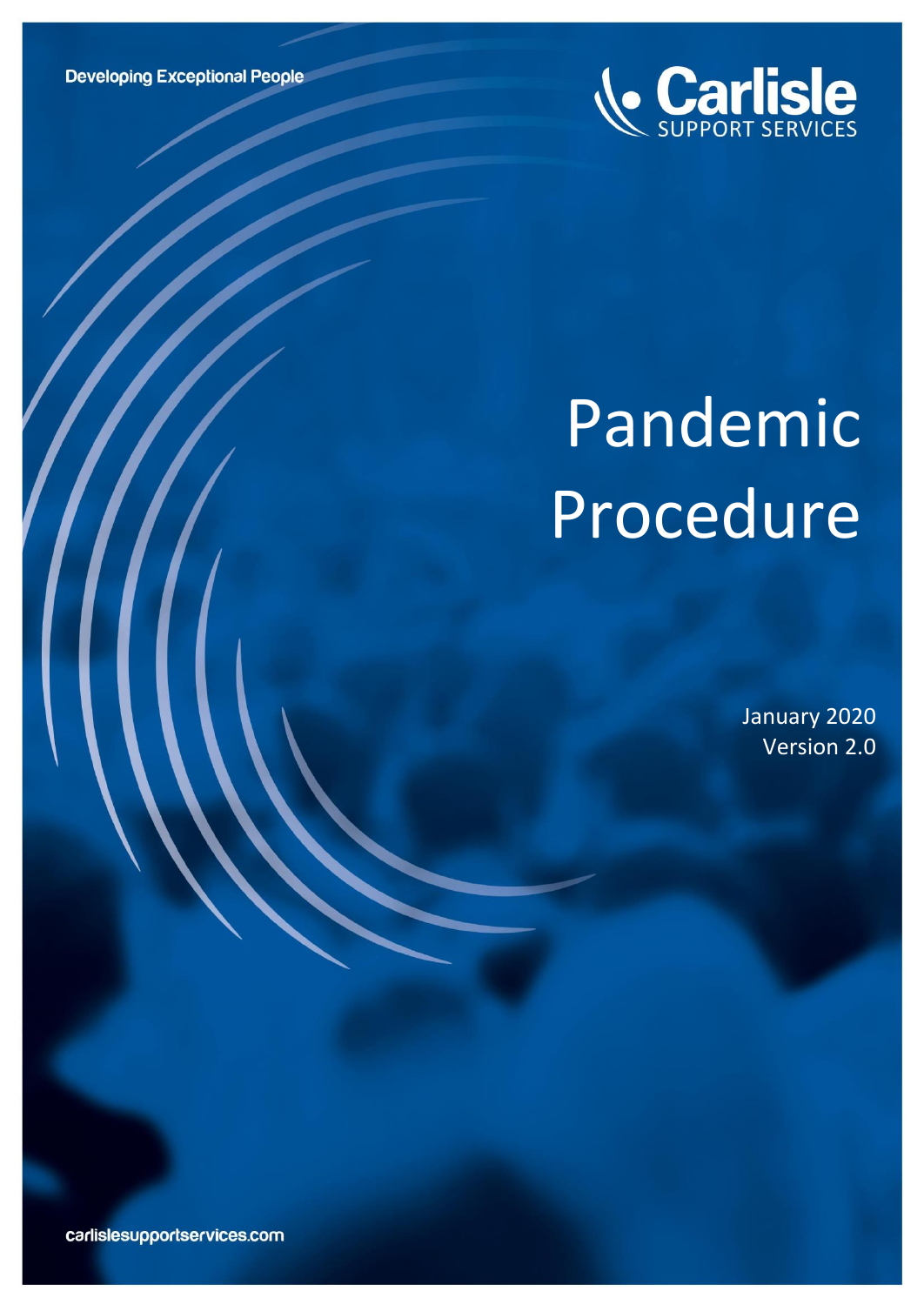

# **CONTENTS**

| 6. APPENDIX 1 UK GOVERNMENT: PANDEMIC INFLUENZA CHECKLIST FOR BUSINESSES  6 |  |
|-----------------------------------------------------------------------------|--|

# **MANAGEMENT INFORMATION**

| Author:          | Head of HSQE            |  |
|------------------|-------------------------|--|
| Document Number: | CSS/HR/OP/15            |  |
| Structure Level: | 3                       |  |
| Department:      | <b>Support Services</b> |  |
| Approved By:     | CFO                     |  |
| Review Date:     | January 2021            |  |
|                  |                         |  |

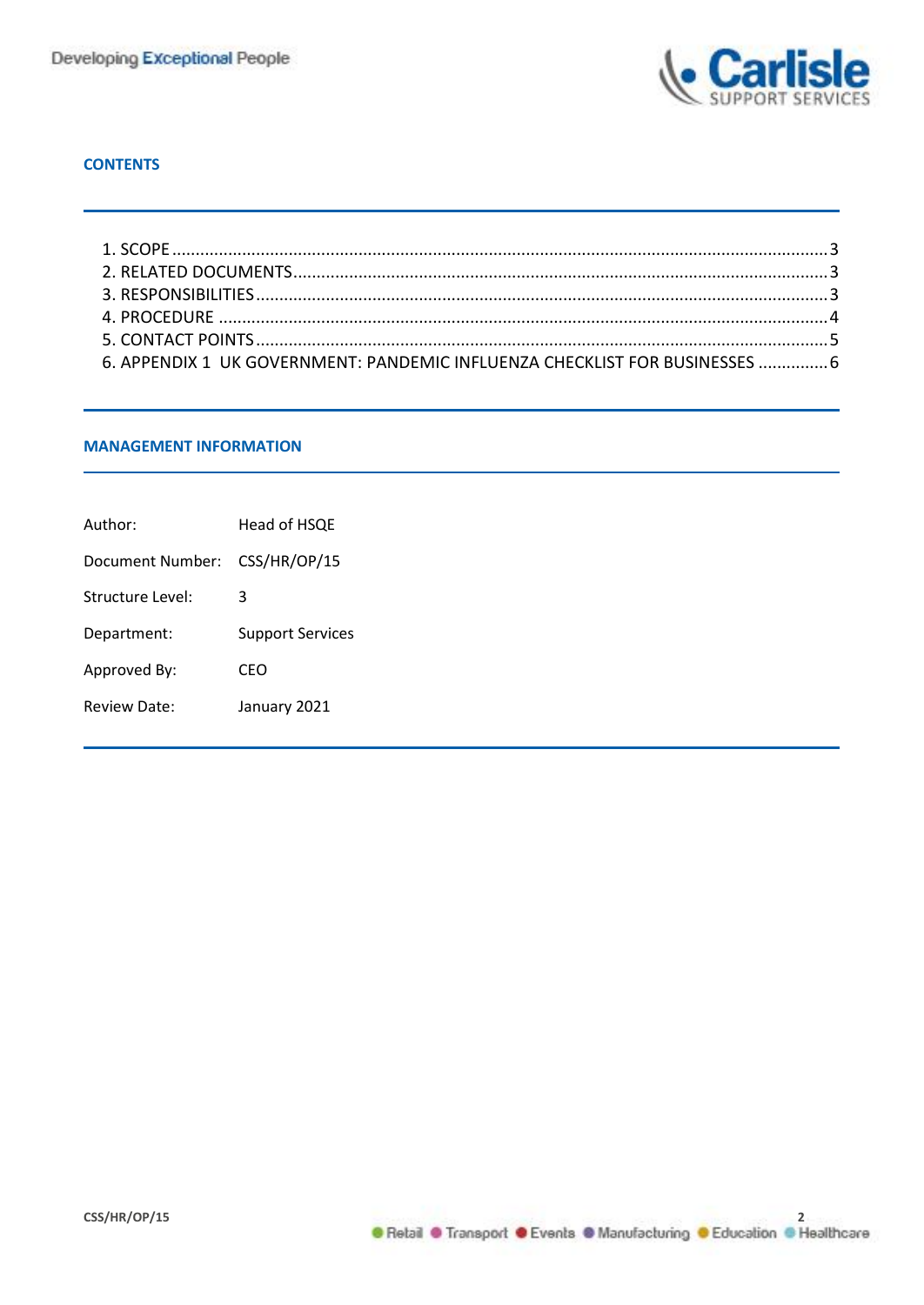

# <span id="page-2-0"></span>**1. SCOPE**

- Carlisle Support Services adopts this plan to prepare for and respond to a threat of a pandemic which may cause serious widespread illness in the UK or worldwide. The purpose of this plan is to address the following issues related to pandemics:
- Establishing contingency plans to maintain delivery of services during times of significant and sustained worker absenteeism.
- Where possible, establishing mechanisms to allow workers to provide services from home if public health officials advise against non-essential travel outside the home.
- Establishing Business Continuity Plans to provide mutual support and maintenance of essential services during a pandemic.

# <span id="page-2-1"></span>**2. RELATED DOCUMENTS**

• Carlisle Support Services Business Continuity Plan V6 ("BCP"). October 2019 and any updates thereto

# <span id="page-2-2"></span>**3. RESPONSIBILITIES**

**Identification and Categorisation of Pandemics** - World Health Organisation (WHO) **Monitoring of WHO status** - CSS Legal, HSQE & HR

It is the duty of CSS Legal, HSQE & HR to:

- Monitor issues and information related to pandemics to keep our plan up to date.
- Recommend any changes to the plan as circumstances warrant.
- Recommend employee training.
- Communicate with public health agencies, emergency responders and others regarding our plan, and understand their capabilities should an outbreak occur.

#### **Premises Co-ordination** - Procurement / Estates Management

It is the responsibility of Procurement / Estates Management to:

- Identify and communicate to the business which employees, vendors, suppliers and systems are essential to maintaining operations at our locations.
- With the support of Group Communications develop and communicate to the business an emergency communications plan for departments/locations, including identification of key personnel, vendors, and clients.
- Ensure that sufficient employees are adequately trained on emergency procedures in the case of a pandemic and in the prevention of illness.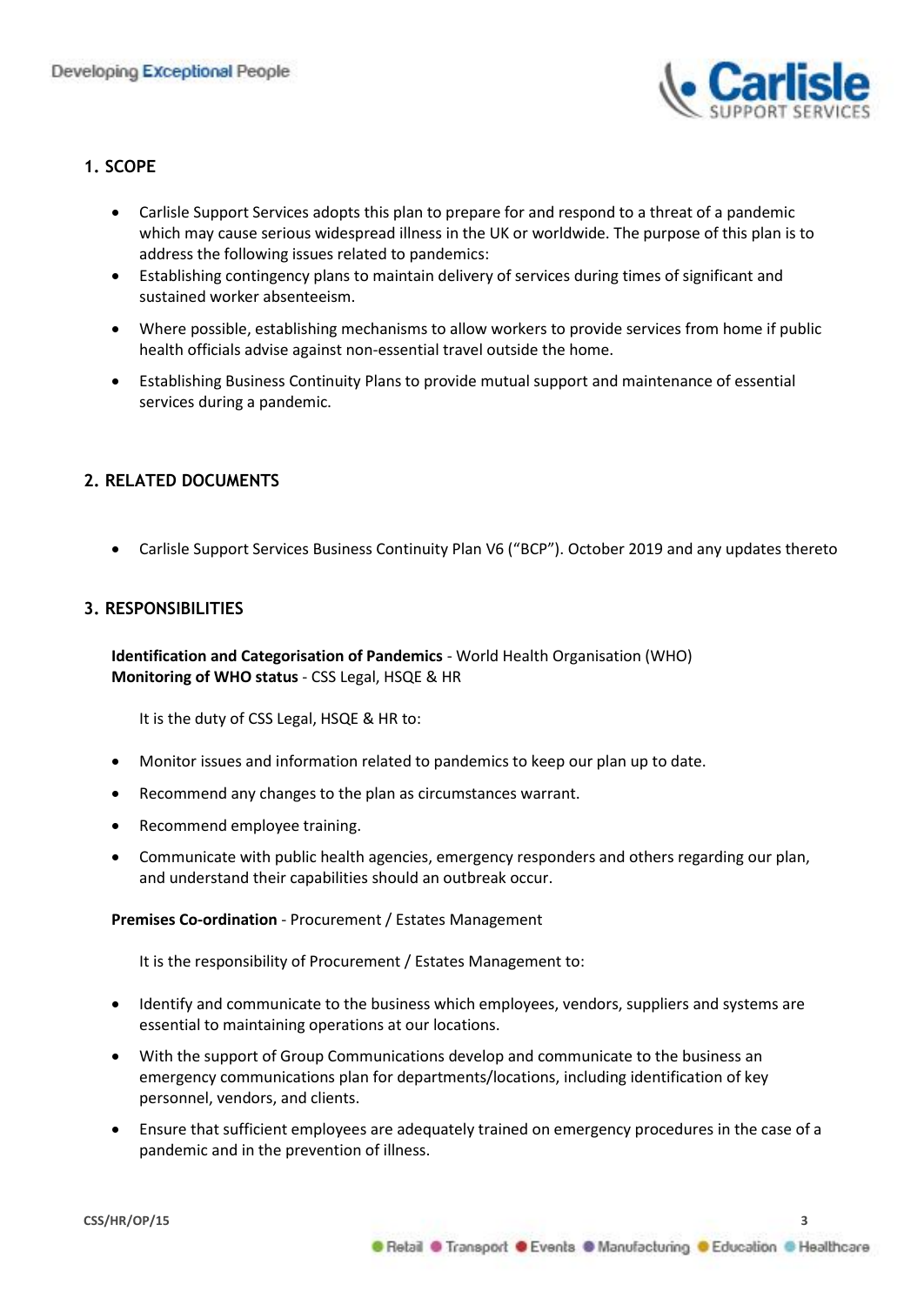

# **Employee Notifications -** Human Resources ("HR")

It is the responsibility of HR to:

• HR will be responsible for deciding how information regarding a pandemic event should be shared with employees and for instigating the same.

#### **Communications** - Group Marketing

• Group Marketing will be responsible for all external communications, which will include communication to clients, candidates, temporary workers, media etc, during any pandemic event and will have in place communication plan which will be based on those within the BCP

# <span id="page-3-0"></span>**4. PROCEDURE**

# **4.1 Preparation**

- Legal will, on the advice of the WHO, provide information to Human Resources regarding those practices that are recommended by public health officials that will reduce the spread of any infection.
- Carlisle Support Services will have published BCP's in place which have plans which will cover a pandemic event and has employee contact plans and nominated points of contact.
- Carlisle Support Services will identify deputies for all business-critical roles.
- Carlisle Support Services will make available laptops for all support staff to enable them to work from home in the case of self-isolation and look to minimise personal contact by means of teleconferencing.
- Carlisle Support Services will work with our clients and their specific pandemic plans to ensure continuity of service provision.

HR will maintain the following policies and procedures:

- Flexible work hours, including staggered work hours and telecommuting;
- Sickness policy;
- Employee (including temporary workers) communication policy for emergencies;
- Special procedures/accommodations for employees and customers with special needs or disabilities.

# **4.2 Pandemic event procedure**

Should a pandemic occur the business will, after consultation with knowledgeable health officials, implement the following steps as deemed necessary: -

• Employees that show symptoms of a specific illness will be informed to report this immediately to their line manager who will record the details and pass on to HR.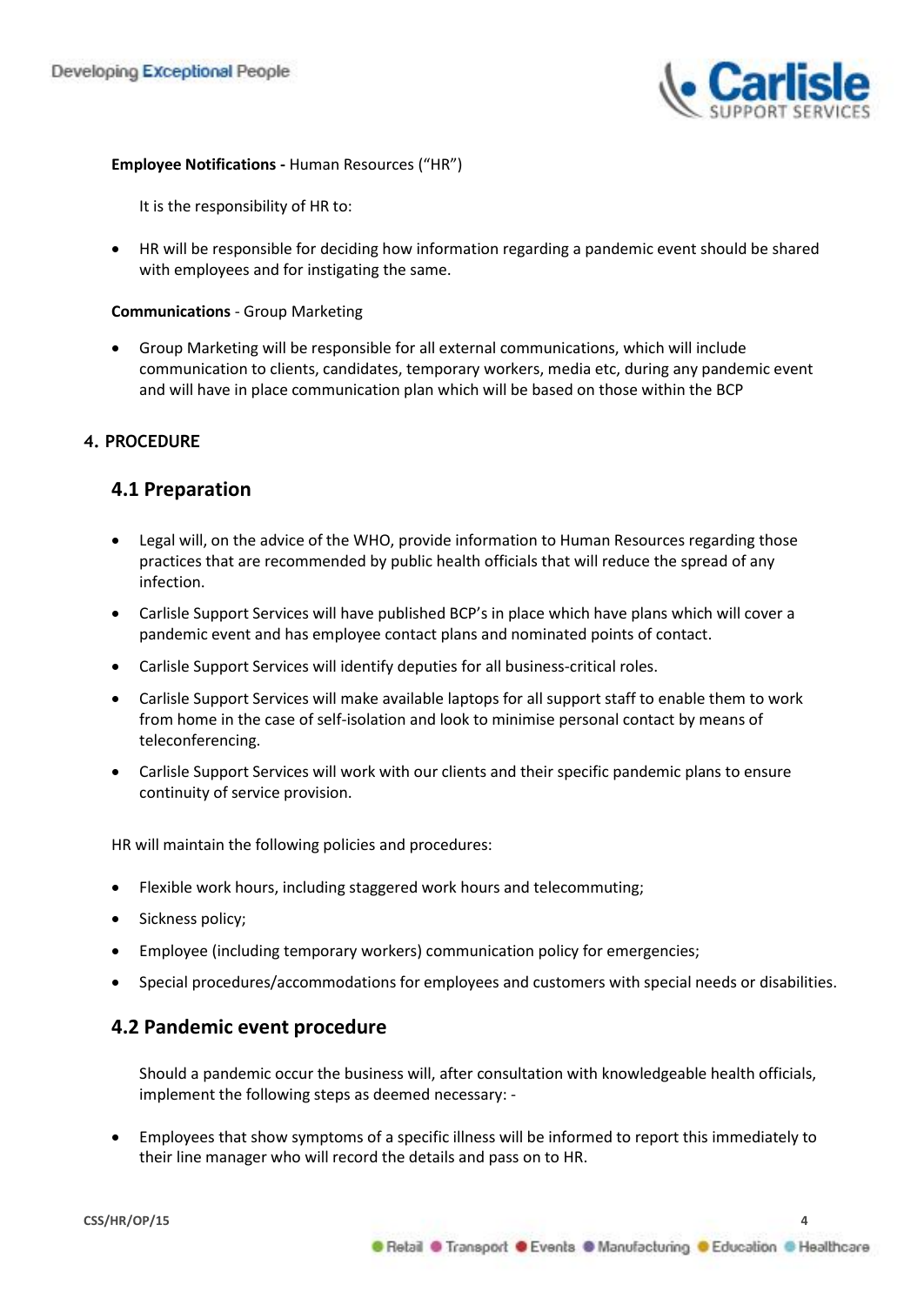

- HR will follow up each individual case to monitor those that may have been in contact with that individual.
- Employees with job duties that can be accomplished by telecommuting will be encouraged to work from home unless they have been cross trained to work in place of an employee who is ill.
- Team members will be nominated by their business or department head to contact key vendors to determine the impact of the outbreak on their operations and its effects on our ability to perform our daily functions, and they will communicate the results.
- The business and departments will monitor staffing levels at all locations and assist managers in finding ways to maintain critical operations in light of any staffing shortage.
- Should an office be closed, notices shall be posted prominently at the location informing clients and employees of the situation and telling them where and how they can contact us. Telephone and other lines of communication must be routed to a location where they will be staffed by employees, so customers' attempts to reach us do not go unanswered.
- Where appropriate other forms of notification will be used such as email, twitter and company website.
- Each business Division to implement its employee contact plan to ensure that all employees are kept informed of developments as they occur, including employees who remain at home.

# <span id="page-4-0"></span>**5. CONTACT POINTS**

#### **LEGAL**

**Name:** Brian Barnes **Role:** Head of Legal **Mobile:** +441582310995 **Email:** [Brian.Barnes@carlislesupportservices.com](mailto:Brian.Barnes@carlislesupportservices.com)

#### **PROCUREMENT**

**Name:** Brian Barnes **Role:** Head of Legal **Mobile:** +441582310995 **Email:** [Brian.Barnes@carlislesupportservices.com](mailto:Brian.Barnes@carlislesupportservices.com)

#### **HUMAN RESOURCES**

**Name:** Mel Gilbert **Role:** Head of HR **Mobile:** +441582320863 **Email:** [melanie.gilbert@carlislesupportservices.com](mailto:melanie.gilbert@carlislesupportservices.com)

#### **HSQE**

**Name:** Paul Taylor **Role:** Head of HSQE **Mobile:** +441582316563 **Email:** [paul.taylor@carlislesupportservices.com](mailto:paul.taylor@carlislesupportservices.com)

● Retail ● Transport ● Events ● Manufacturing ● Education ● Healthcare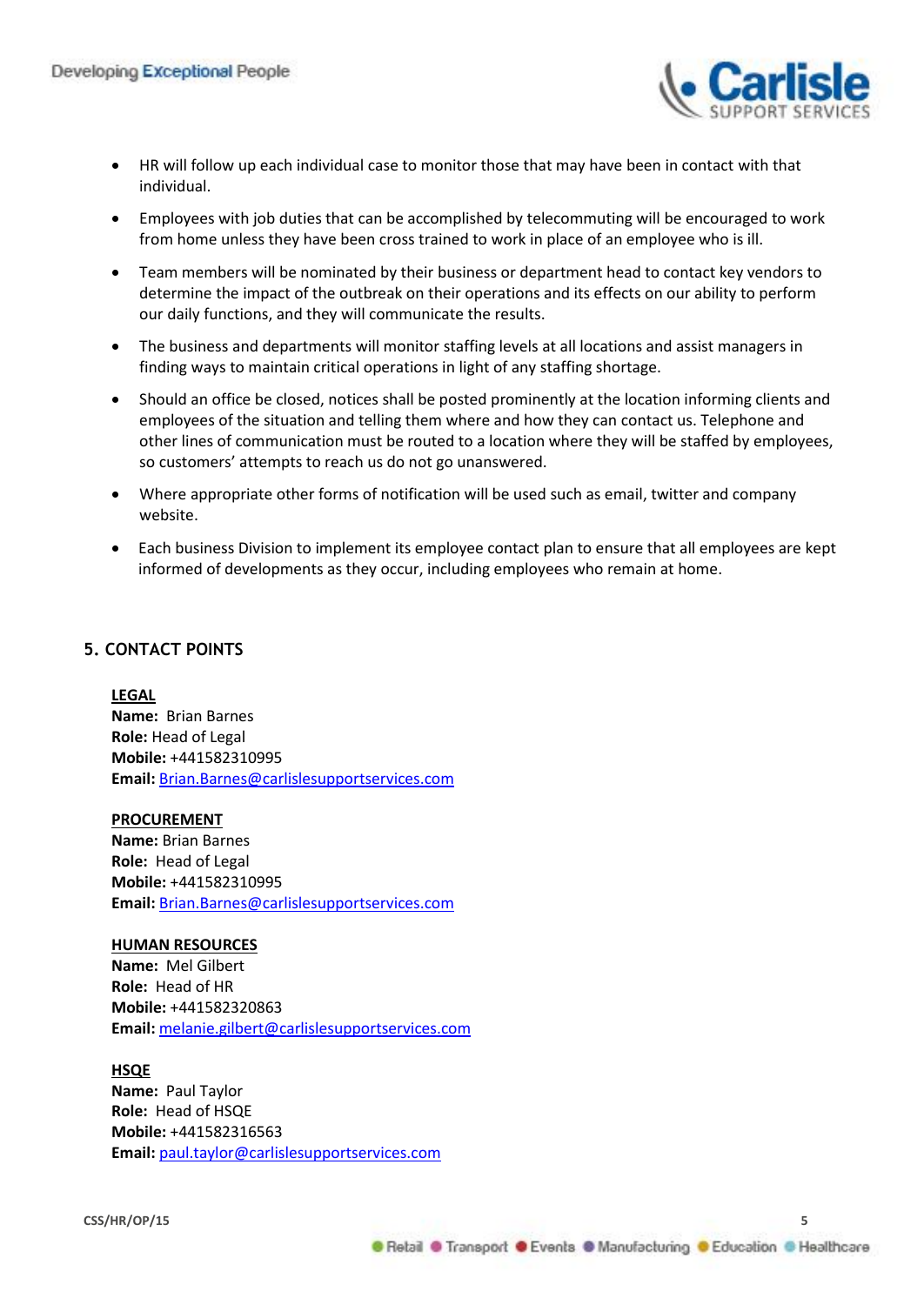

# <span id="page-5-0"></span>**6. APPENDIX 1**

# **UK GOVERNMENT: PANDEMIC INFLUENZA CHECKLIST FOR BUSINESSES**

# **Plan for the impact of a pandemic on your business:**

- Identify a pandemic coordinator and/or team with defined roles and responsibilities for preparedness and response planning. The planning process should include input from a wide range of stakeholders e.g. health and safety representatives and trade union officials.
- Identify the critical activities undertaken by your business which would have to continue during a pandemic, as well as the employees and other inputs that support those activities (e.g. raw materials, suppliers, sub-contractor services/products, logistics, process controls, security).
- Consider how internal resources could be re-allocated to ensure those activities are maintained.
- Discuss with your suppliers/sub-contractors whether they have robust Business Continuity plans in place – your organisation is only as good as those on whom it depends.
- Consider preparing an additional pool of workers to undertake key tasks and provide training where appropriate (e.g. contractors, cross train employees, retirees).
- Determine the potential impact of a pandemic on your business-related travel (e.g. should international travel be curtailed in certain countries due to quarantines and/or border closures).
- Note that current planning assumes that domestic travel will not be restricted, although the Government may advise against non-essential travel.
- Find up-to-date, reliable pandemic information on the Department of Health Website http://www.dh.gov.uk/pandemicflu.
- Establish an emergency communications plan and revise periodically. This plan should identify key contacts (with back-ups), chain of communications (including suppliers, customers and employees), and processes for tracking and communicating business and employee status.
- Implement an exercise to test your plan and revise periodically taking into account updated advice and guidance from Government.

# **Plan for the impact of a pandemic on your employees and customers:**

- Guided by advice issued by Government, forecast and plan for employee absences during a pandemic. This could be the result of a number of factors including personal illness, family member illness, bereavement, possible disruption to other sectors for example closures of nurseries and schools or reduced public transport.
- As a general approach to reducing the spread of the infection across the country, assess your business needs for continued face to face contact with your customers/suppliers and consider plans to modify the frequency and/or type of face-to-face contact (e.g. video or tele-conferencing instead of travelling to meetings) among employees and between employees and customers.
- Whilst there is no intention to restrict domestic travel, the Government is likely to advise against non-essential travel, and this should be taken into account in planning.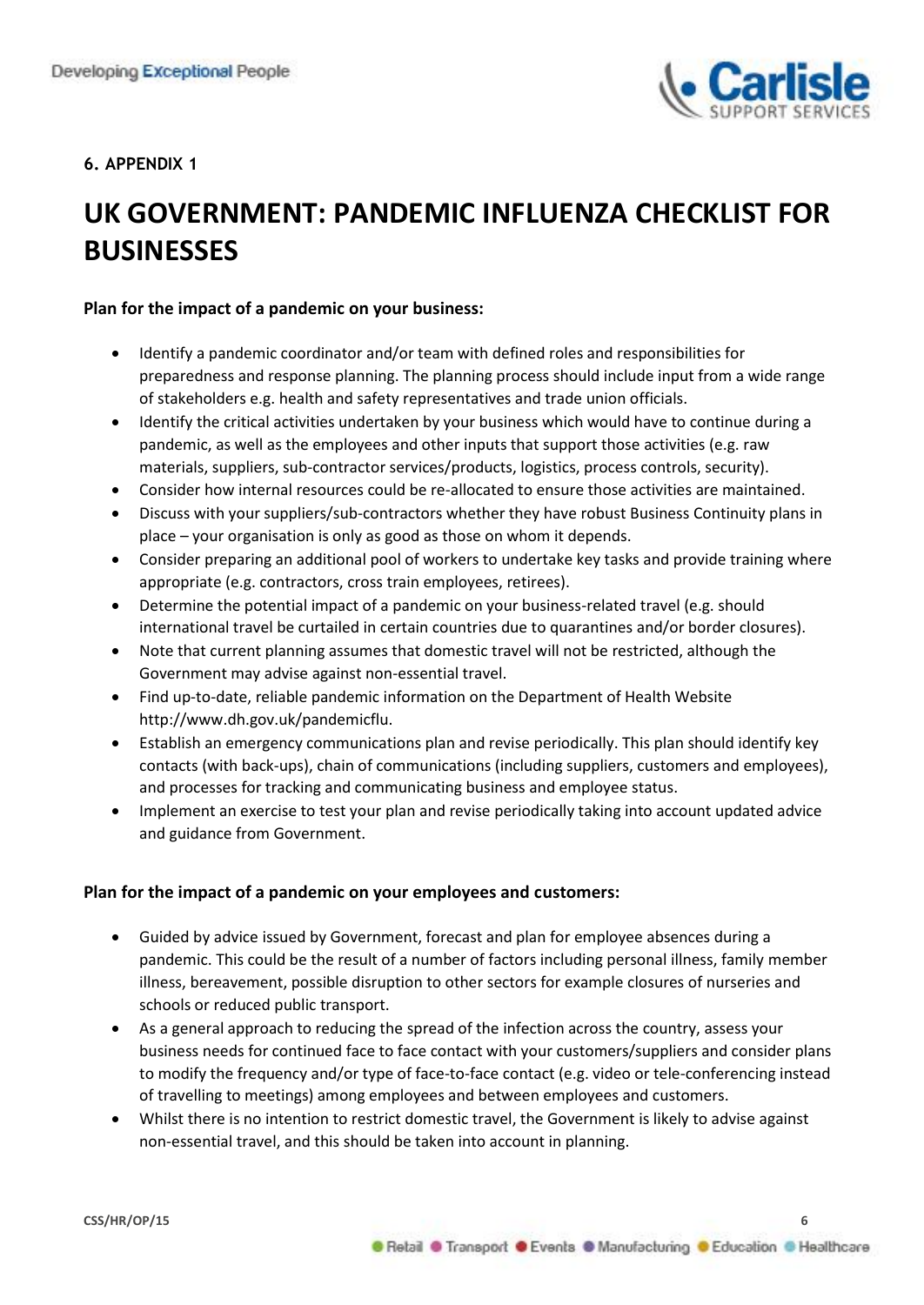

- Plan for a likely increase in demand for employee's welfare services, if they are available, during a pandemic.
- Identify employees and key customers with special requirements and incorporate the requirements of such persons into your preparedness plan.
- Consider your customers' needs during a pandemic and whether to review your business model and arrangements to continue to meet those needs. (e.g. enhance mail ordering and internet shopping capacities)

# **Establish policies to be implemented during a pandemic:**

- Guided by advice issued by Government, establish policies for sick-leave absences unique to a pandemic, including policies on when a previously ill person is no longer infectious and can return to work after illness (i.e. when they are no longer showing symptoms and feel better) and agreeing them with trade unions and other professional representative bodies.
- Establish policies for flexible worksite (e.g. working from home) and flexible work hours (e.g. staggered shifts).
- Guided by advice from Government, establish policies for reducing spread of influenza at the worksite (e.g. promoting respiratory hygiene/cough etiquette, and asking those with influenza symptoms to stay at home).
- Guided by advice from Government, establish the current policies for employees who are suspected to be ill, or become ill at the worksite (e.g. infection control response, sick leave policies).
- Set up authorities, triggers, and procedures for activating and terminating the company's response plan, altering business operations (e.g. reducing operations as necessary in affected areas), and transferring business knowledge to key employees. This should include nominating deputies for key employees in advance, in case of absence.

# And in the early stages of a pandemic with outbreaks overseas, but not yet in UK;

• Guided by advice from the FCO (which would be informed by the latest information from the World Health Organisation and/or advice from Health Departments), establish policies on travel to affected geographic areas overseas and develop policies on managing employees working in or near an affected area when an outbreak begins (and later on in the pandemic). We are not recommending that staff should be asked to stay at home for 2 weeks after return from affected

# **Allocate resources to protect employees and customers during a pandemic:**

- Provide sufficient and accessible means for reducing spread of infection (e.g. provision of hand washing facilities or hand-hygiene products).
- Consider additional measures to reduce the risk of infection, such as more frequent cleaning on premises, and ensure the resources to achieve these will be available.
- Consider whether enhanced communications and information technology infrastructures are needed to support employees working from home, tele-conferencing instead of face to face meetings and remote customer access.
- Consider policy on access to medical treatment for UK staff working overseas, and whether any specific arrangements need to be put in place, and more generally develop policies, based on duty of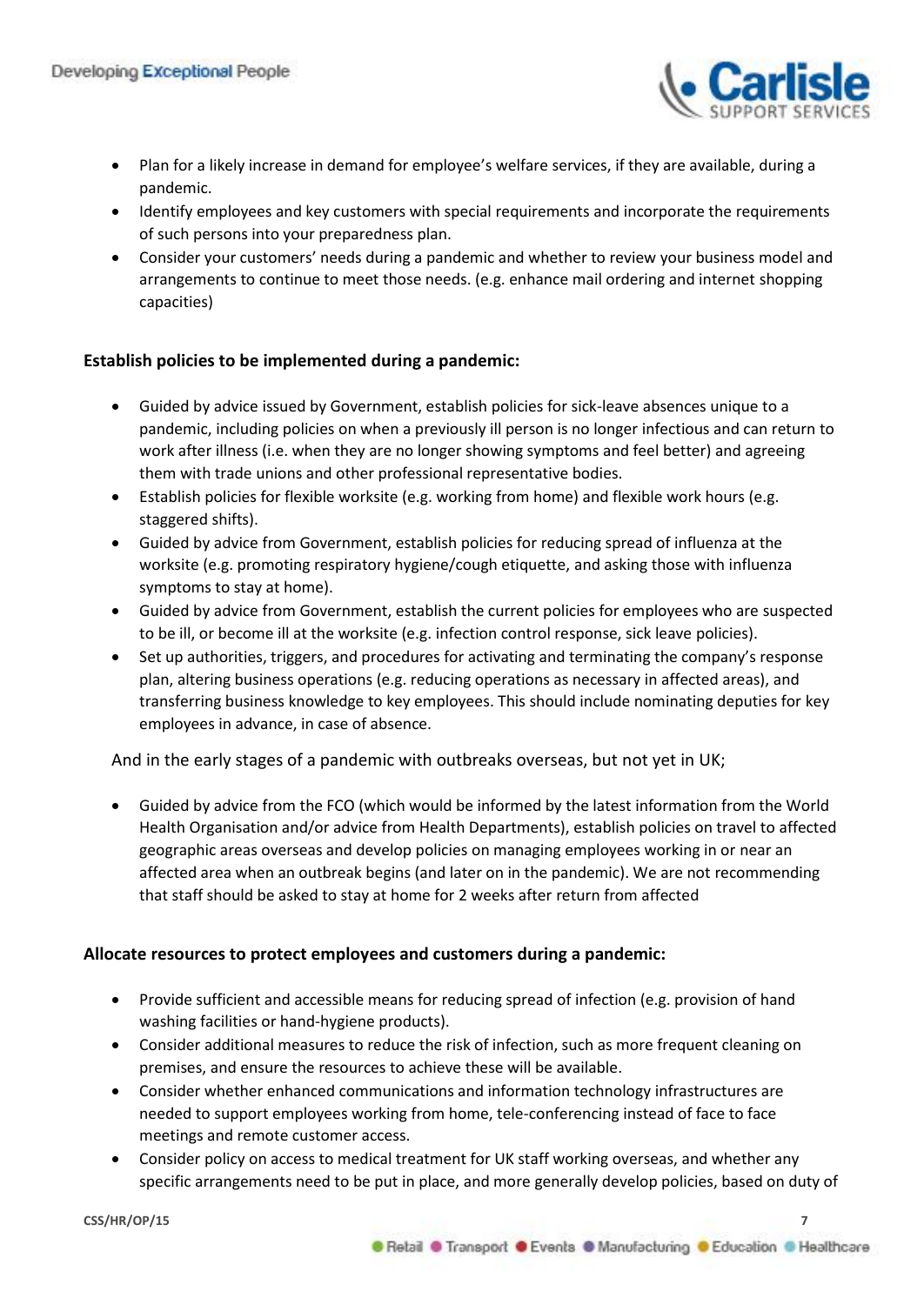

care, on managing your overseas staff taking into account possible reduced access to consular services.

# **Communicate to and educate your employees:**

- Disseminate easily accessible information about pandemic flu to your workforce which is appropriate to the stage of alert (e.g. signs and symptoms of influenza, modes of transmission when this information is available), personal and family protection and response strategies (e.g. hand hygiene, coughing/sneezing etiquette, contingency plans). This should be based on the information already available on the DH website.
- Ensure that communications are culturally and linguistically appropriate.
- Disseminate information to employees about your pandemic preparedness and response plan for your business, including their role in this plan.
- Develop platforms (e.g. hotlines, dedicated websites) for communicating pandemic status and actions to employees, vendors, suppliers, and customers.
- Ensure that DH, HPA and WHO websites are the sources for timely and accurate pandemic information (domestic and international)

# **Co-ordinate with external organisations and help your community:**

- Find out about pandemic planning in your region and locality, for example through regional resilience teams and local resilience forums and liaise with agencies and local responders.
- Share best practice with other businesses in your community, as well as through industry associations.